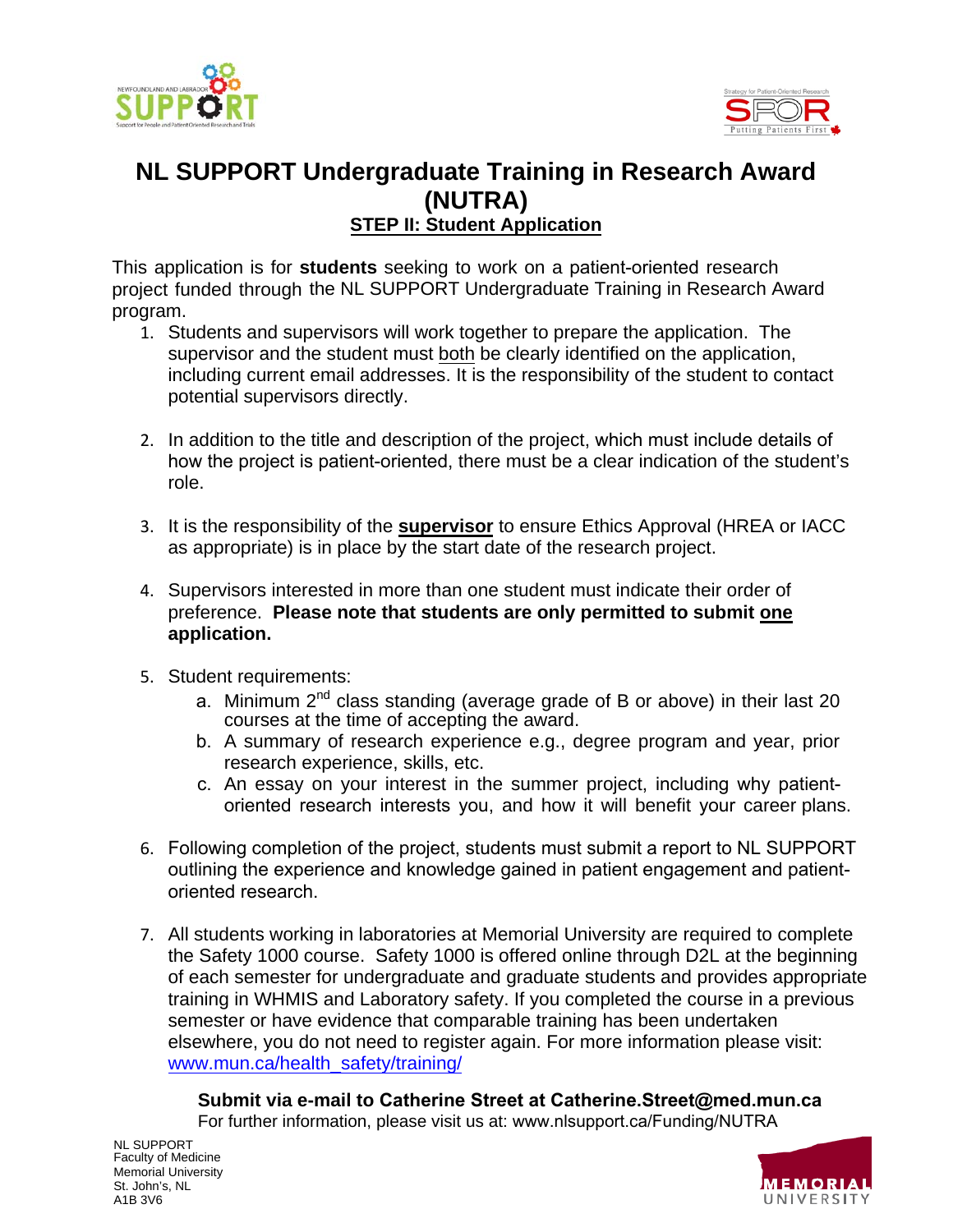



### **NL SUPPORT Undergraduate Training in Research Award (NUTRA) STEP II: Student Application**

#### **CONTACT INFORMATION**

| <b>SUPERVISOR</b>    | <b>STUDENT</b>                                 |
|----------------------|------------------------------------------------|
| Name:                | Name:                                          |
| Discipline/Division: | $\Box$ No<br>$\Box$ Yes<br><b>MUN Student:</b> |
| Faculty/School:      | Student #:                                     |
| Phone:               | E-mail:                                        |
| Email:               |                                                |

### **PROJECT INFORMATION**

Site where research will be conducted:

Title of project:

Will the student have direct contact with patients?

| $\Box$ No |
|-----------|
|           |

Will the student have direct contact with confidential patient information?

Personal Health Information Act (PHIA) completed?

| $\Box$ Yes |  | $\Box$ No |
|------------|--|-----------|
|------------|--|-----------|

Ethics approval required for project?

| $\Box$ No |
|-----------|
|           |

If yes, Health Research Ethics Authority (HREB) #:

Animal care approval for project?

☐ Yes ☐ No

If yes, Institutional Animal Care Committee (IACC) #:

NL SUPPORT Faculty of Medicine Memorial University St. John's, NL A1B 3V6

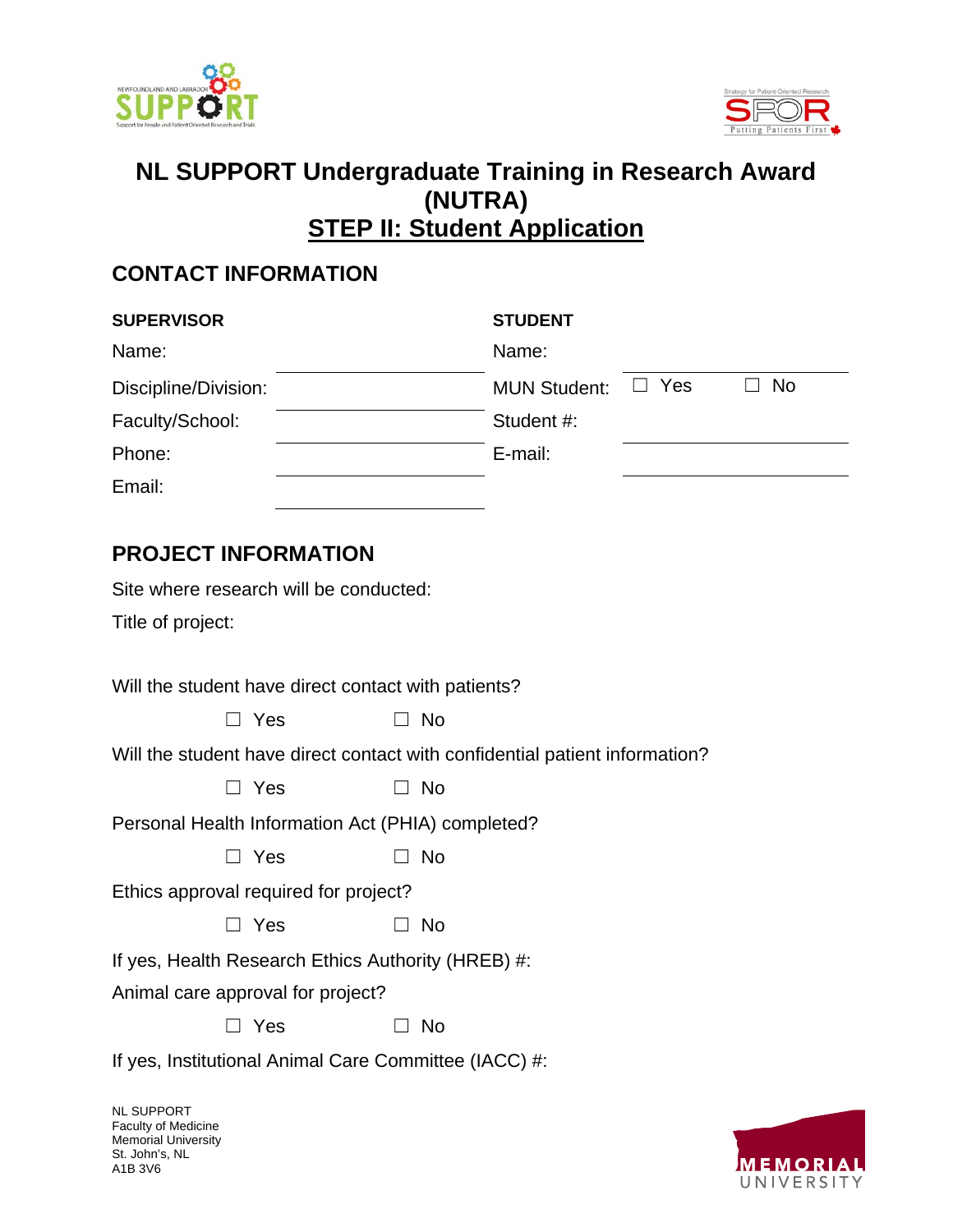



# **NL SUPPORT Undergraduate Training in Research Award (NUTRA) STEP II: Student Application**

**SUPERVISOR Role of the student:** 

**Description of project (100 words):** 

**Patient Engagement Activities (planned or undertaken) (100 words):** 

**Knowledge Translation/Implementation (planned or undertaken) (100 words):** 

NL SUPPORT Faculty of Medicine Memorial University St. John's, NL A1B 3V6